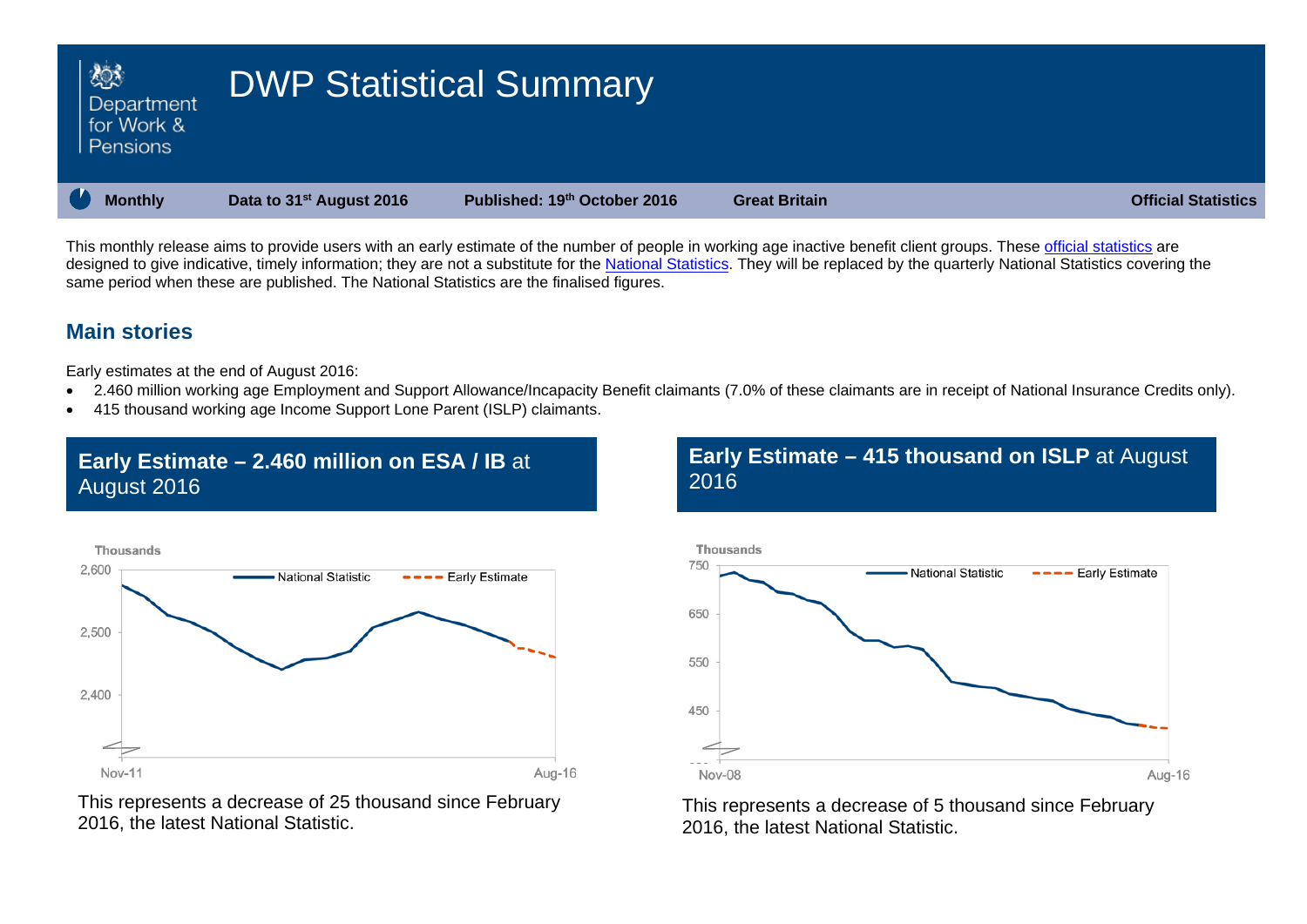<span id="page-1-0"></span>

**Lead Statistician:** Tanimola Obasaju Tanimola.obasaju@dwp.gsi.gov.uk **DWP Press Office:** 0203 267 5144 Thoughts? We welcome feedback

Published: 19th October 2016 Next edition: 14<sup>th</sup> December 2016 ISBN: 978-1-78425-700-2

## **What you need to know**

This release contains the latest early estimates on the number of people in working age inactive benefit client groups up to 31st August 2016. The monthly early estimates for working age inactive benefit client groups are primarily sourced from data originally collected via administrative systems and are designed to give indicative, timely information; they are not a substitute for the National Statistics. They will be replaced by the quarterly National Statistics covering the same period when they are published. The National Statistics are the finalised figures.

The Office for National Statistics publishes the claimant count every month, one month in arrears. Consequently, the Early Estimates focus on the economically inactive groups of "incapacity benefits and Employment and Support Allowance" and "Income Support lone parents". The main reason for the lag in the National Statistics release is because we have to wait three months for a small but significant number of late claims to be processed. Waiting for these late claims makes the National Statistics figures more accurate than the early estimates where we simply predict the number of late claims based on historical levels.

To give an indication of their accuracy, over the period May 2015 to April 2016 the early estimates for ESA/IB have been revised by an average of 0.1%, with the biggest revision being 0.24% and the smallest being 0.03%. The early estimates for ISLP have been revised by an average of 0.2%, with the biggest revision being 0.55% and the smallest being less than 0.01%.

[Universal Credit](https://www.gov.uk/government/collections/universal-credit-statistics) was introduced in April 2013 in certain pathfinder areas of North West England. Since October 2013, it has progressively been rolled out to other areas. It is now available in all Jobcentre Plus offices to single claimants, and is being expanded across the country to include all claimant types via the full service. Universal Credit will replace income-related Employment and Support Allowance and Income Support amongst other benefits.

A small number of claimants who would have previously claimed income-related Employment and Support Allowance and Income Support are now claiming Universal Credit. The overall impact of Universal Credit on these statistics is therefore expected to be minimal. This will however vary for different areas of the country, particularly where Universal Credit has been in operation the longest such as the North West of England.

These statistics were released on 19<sup>th</sup> October 2016 according to the arrangements approved by the UK Statistics Authority.

These statistics were produced in accordance with the Statistics and Registration Service Act 2007 and comply with the Code of Practice for Official Statistics.

This means that the statistics:

- meet identified user needs;
- are well explained and readily accessible:
- are produced according to sound methods; and
- are managed impartially and objectively in the public interest.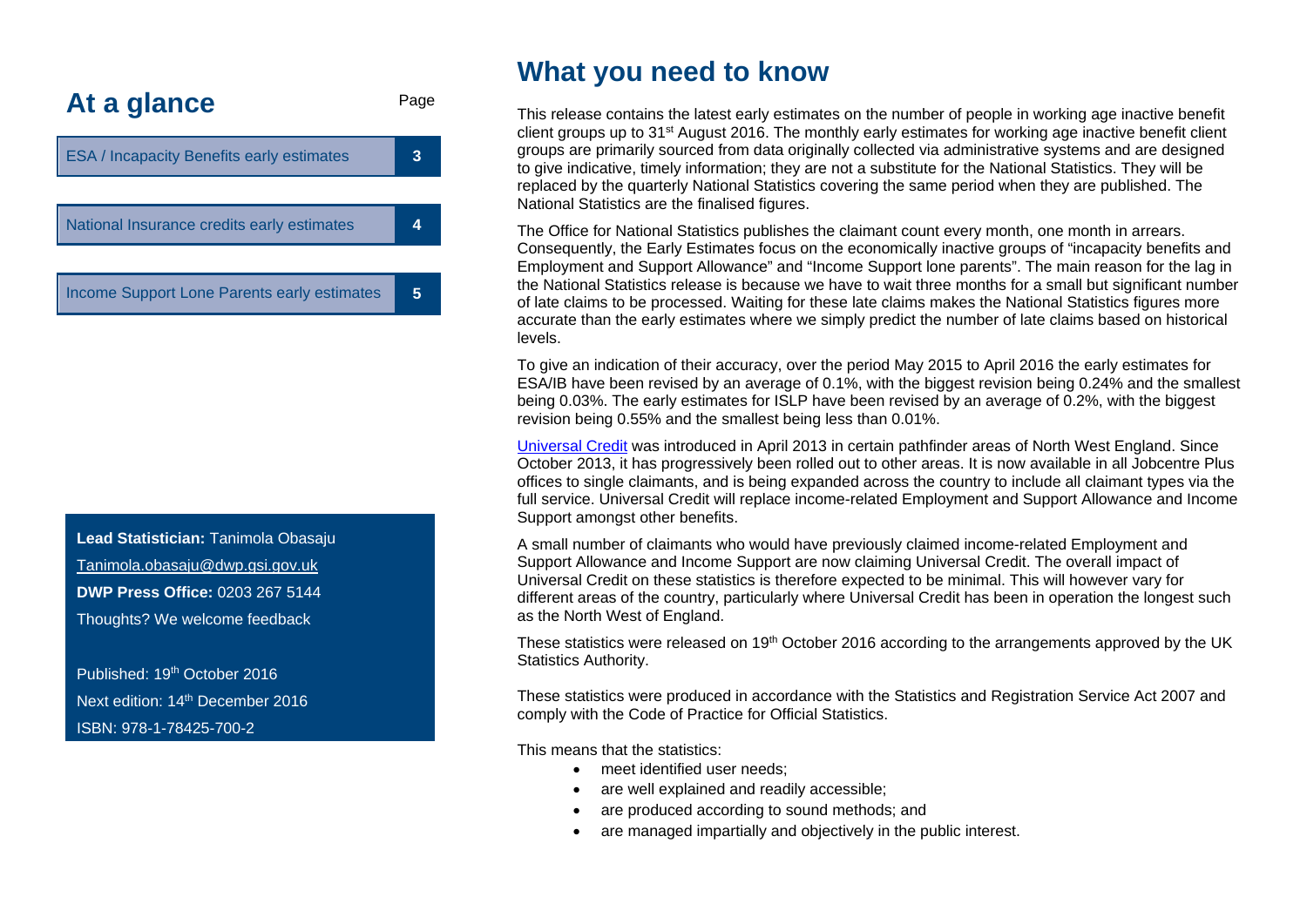# **Early Estimates of Employment and Support Allowance/Incapacity Benefits Client Group**

An estimate of the number of working age people claiming Employment and Support Allowance/Incapacity Benefits (in advance of the National Statistics publication).

## <span id="page-2-0"></span>**Early estimates suggest a fall in the number of working age people claiming ESA/Incapacity Benefits**

#### **National Statistics to February 2016 and early estimates: March 2016 to August 2016**



| 2016               |                            |                            |
|--------------------|----------------------------|----------------------------|
|                    | <b>National Statistic</b>  | <b>Early Estimate</b>      |
| <b>Time Series</b> | <b>Number of Claimants</b> | <b>Number of Claimants</b> |
|                    | (Thousands)                | (Thousands)                |
| <b>Nov-14</b>      | 2,520.27                   |                            |
| Feb-15             | 2,533.22                   |                            |
| $May-15$           | 2,521.17                   |                            |
| Aug-15             | 2,512.09                   |                            |
| <b>Nov-15</b>      | 2,498.79                   |                            |
| $Feb-16$           | 2,485.33                   |                            |
| Mar-16             |                            | 2,475.00                   |
| Apr-16             |                            | 2,475.00                   |
| $May-16$           |                            | 2,470.00                   |
| Jun-16             |                            | 2,470.00                   |
| Jul-16             |                            | 2,465.00                   |
| Aug-16             |                            | 2,460.00                   |

### **Table 1.1**: Working-age ESA/IB client group November 2014 to August

#### **The working-age ESA/IB early estimate for August 2016 is 2.460 million to the nearest 5,000.** This represents a decrease of around 25,000 (1.0 per cent) since February 2016 (the latest National Statistic).

From October 2008 ESA replaced Incapacity Benefit (IB) and Income Support paid on the grounds of incapacity for new claims. Prior to this the "incapacity benefits group" referred to claimants of IB or Severe Disablement Allowance including working age people claiming Income Support on the grounds of incapacity. From April 2013, [Universal Credit](https://www.gov.uk/government/collections/universal-credit-statistics) was introduced and will replace income-related Employment and Support Allowance as it is rolled out. See [here](#page-1-0) for more information.

When the next quarterly National Statistics are published they will be included in Table 1.1, and the monthly early estimates from this quarter will be removed.

These figures are estimates of the final National Statistic, to give an indication of their accuracy, over the past year the early estimates in Table 1.1 have been revised by an average of 0.1 per cent. See [here](https://www.gov.uk/government/uploads/system/uploads/attachment_data/file/204838/tech-doc-early-estimates-working-age-inactive.pdf) for more information.

These figures are likely to be affected by changes to State Pensions age. Please see the Welfare Reform section of the notes for further information.

The orange dotted line in the charts emphasises that the figures are estimates and official statistics.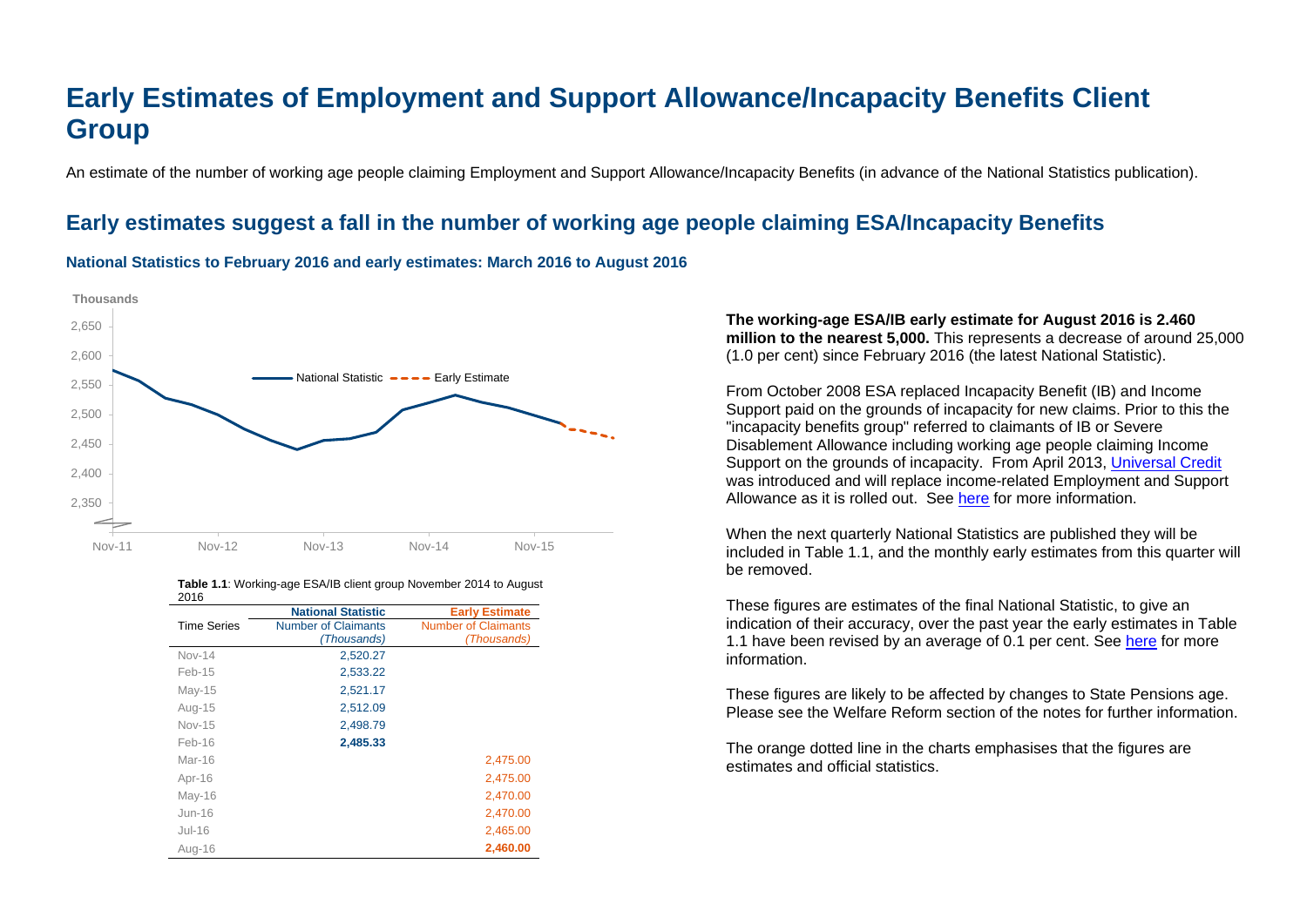# **Early Estimates of Employment and Support Allowance/Incapacity Benefits Client Group**

## **Early estimates suggest a continued fall in the proportion of working age people claiming National Insurance (NI) credits only**



#### **National Statistics to February 2016 and early estimates: March 2016 to August 2016**

#### **Table 1.2**: Working-age ESA/IB client group claiming NI credits only November 2014 to August 2016

|                    | <b>National Statistic</b> | <b>Early Estimate</b>     |
|--------------------|---------------------------|---------------------------|
|                    | <b>Source Data</b>        |                           |
| <b>Time Series</b> | <b>National Insurance</b> | <b>National Insurance</b> |
|                    | <b>Credits Only</b>       | <b>Credits Only</b>       |
|                    | (Percentage)              | (Percentage)              |
| <b>Nov-14</b>      | 7.8%                      |                           |
| Feb-15             | 7.6%                      |                           |
| $May-15$           | 7.6%                      |                           |
| Aug-15             | 7.5%                      |                           |
| Nov-15             | 7.4%                      |                           |
| Feb-16             | 7.3%                      |                           |
| Mar-16             |                           | 7.2%                      |
| Apr-16             |                           | 7.2%                      |
| $May-16$           |                           | 7.2%                      |
| $Jun-16$           |                           | 7.2%                      |
| $Jul-16$           |                           | 7.0%                      |
| Aug-16             |                           | 7.0%                      |

**The working-age ESA/IB early estimate for August 2016 has decreased by around 25 thousand since February 2016** (the latest National Statistic).

In August 2016 approximately 93.0% of claimants were in receipt of benefit payments from Incapacity Benefit (IB), Severe Disablement Allowance (SDA), Employment and Support Allowance (ESA), Income Support (IS) or Pension Credit (PC).

The remaining **7.0% received National Insurance credits only** (i.e. no payment of IB, SDA, ESA, IS, PC). A noticeable rise in the proportion of claimants receiving National Insurance credits was seen in May 2012. This is due to the introduction of a 365 day limit on receipt of contribution based ESA for those in the Work Related Activity Group on 1 May 2012.

When the next quarterly National Statistics figure is available it will be included in Table 1.2, and the monthly early estimates from this quarter will be removed.

The orange dotted line in the charts emphasises that the figures are estimates and official statistics.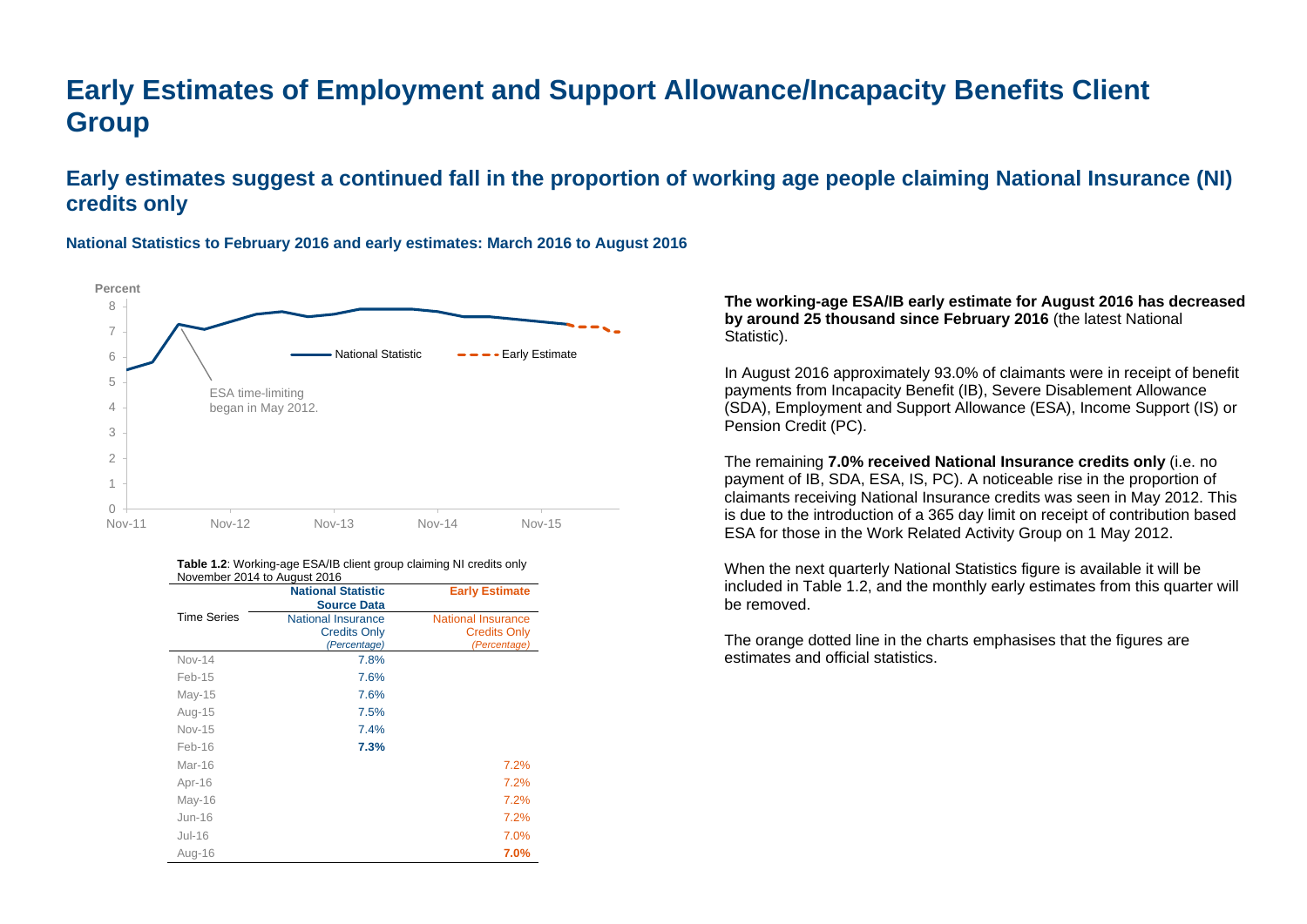# <span id="page-4-0"></span>**Early Estimates of Income Support Lone Parent (ISLP) Client Group**

An estimate of the number of working age people claiming Income Support (with a child under 16 and no partner) in advance of the National Statistics publication.

## **Early estimates suggest a continued fall in the number of people in the Income Support Lone Parent client group**

**National Statistics to February 2016 and early estimates: March 2016 to August 2016**



| Table 2.1: ISLP client group November 2014 to August 2016 |  |
|-----------------------------------------------------------|--|
|-----------------------------------------------------------|--|

|                    | <b>National Statistic</b>  | <b>Early Estimate</b>      |
|--------------------|----------------------------|----------------------------|
| <b>Time Series</b> | <b>Number of Claimants</b> | <b>Number of Claimants</b> |
|                    | (Thousands)                | (Thousands)                |
| <b>Nov-14</b>      | 455.53                     |                            |
| $Feb-15$           | 448.11                     |                            |
| $May-15$           | 441.62                     |                            |
| Aug-15             | 437.38                     |                            |
| Nov-15             | 424.56                     |                            |
| $Feb-16$           | 420.34                     |                            |
| Mar-16             |                            | 420.00                     |
| Apr-16             |                            | 420.00                     |
| $May-16$           |                            | 415.00                     |
| $Jun-16$           |                            | 415.00                     |
| $Jul-16$           |                            | 415.00                     |
| Aug-16             |                            | 415.00                     |

**The working-age ISLP early estimate for August 2016 is 415 thousand to the nearest 5,000.** This represents a fall of around 5,000 (1.3 per cent) since February 2016 (the latest National Statistic).

The figures are estimates of the final National Statistic, to give an indication of their accuracy, over the past year the early estimates have been revised by an average of 0.2 per cent. See [here](https://www.gov.uk/government/uploads/system/uploads/attachment_data/file/204838/tech-doc-early-estimates-working-age-inactive.pdf) for more information.

The number of lone parents claiming Income Support has been affected by the Lone Parent Obligations policy changes which came into effect from 24 November 2008. As a result, new and repeat claimants with the following conditions were no longer entitled to Income Support:

- A youngest child aged 12 or over from November 2008;
- A youngest child aged 10 or over from October 2009;
- A youngest child aged 7 or over from October 2010.

The Welfare Reform Act 2012 introduced further changes and from May 2012 lone parents are only eligible to claim Income Support until their youngest child is five years old.

The age at which men and women reach State Pension age is gradually increasing. This will introduce a small increase to the number of working age benefit recipients and a small reduction to the number of pension age recipients.

From April 2013, [Universal Credit](https://www.gov.uk/government/collections/universal-credit-statistics) was introduced and will replace Income Support as it is rolled out. See [here](#page-1-0) for more information.

When the next quarterly National Statistics are published they will be included as a National Statistic in Table 2.1, and the monthly early estimates for this quarter will be removed from Table 2.1.

The orange dotted line in the chart emphasises that the figures are estimates and official statistics.